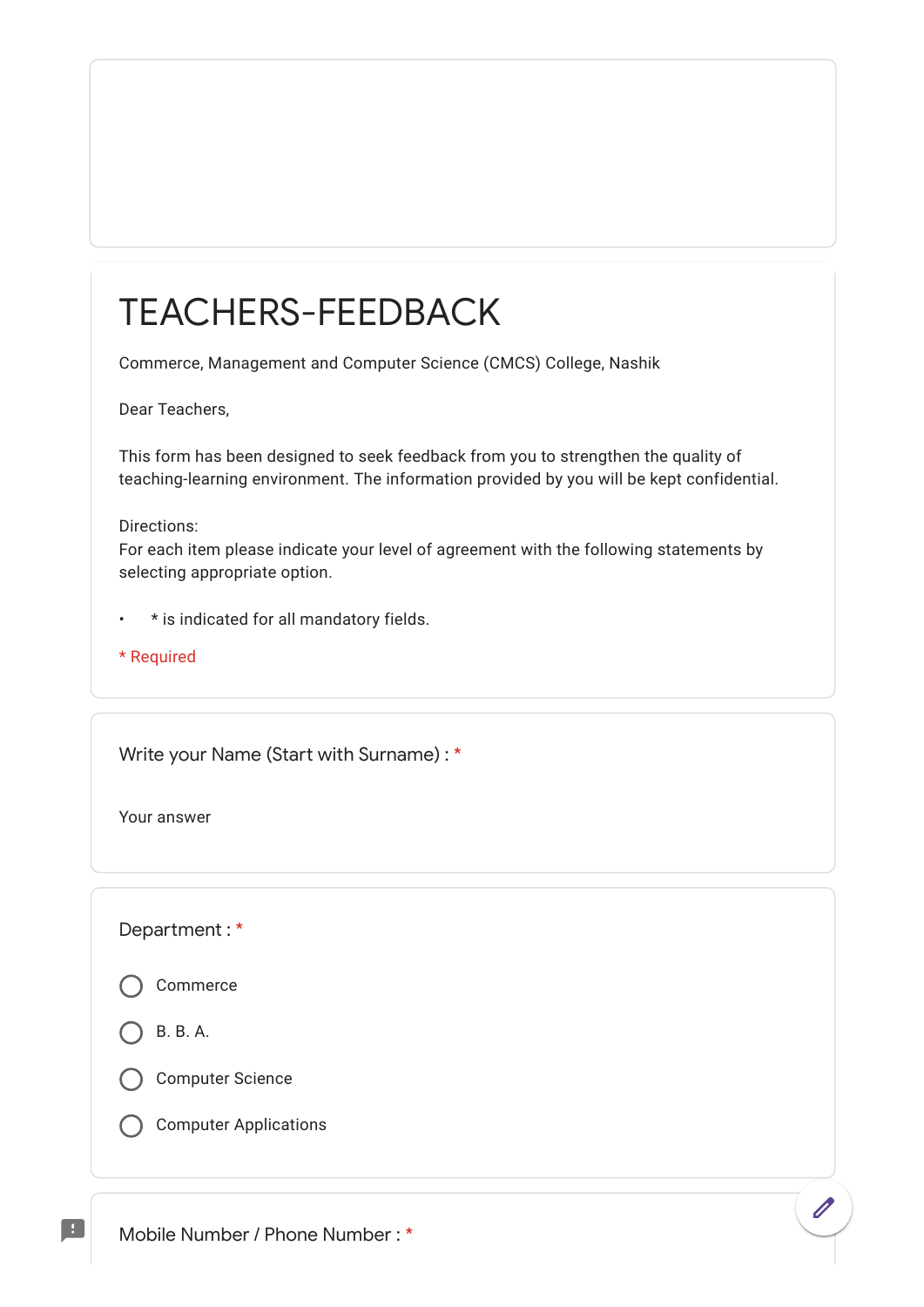| E-mail Address:* |  |  |  |  |  |
|------------------|--|--|--|--|--|
|------------------|--|--|--|--|--|

Your answer

| • The curriculum is designed so as to enhance students employability : * |
|--------------------------------------------------------------------------|
| <b>Strongly Agree</b>                                                    |
| Agree                                                                    |
| Not Sure                                                                 |
| Disagree                                                                 |
| <b>Strongly Disagree</b>                                                 |
|                                                                          |
| • The curriculum has good combination of theory and practicals: *        |
| <b>Strongly Agree</b>                                                    |
| Agree                                                                    |
| Not Sure                                                                 |
| Disagree                                                                 |
| <b>Strongly Disagree</b>                                                 |
|                                                                          |
| • The curriculum focuses on the development of dynamic personality : *   |
| <b>Strongly Agree</b>                                                    |

 $\blacksquare$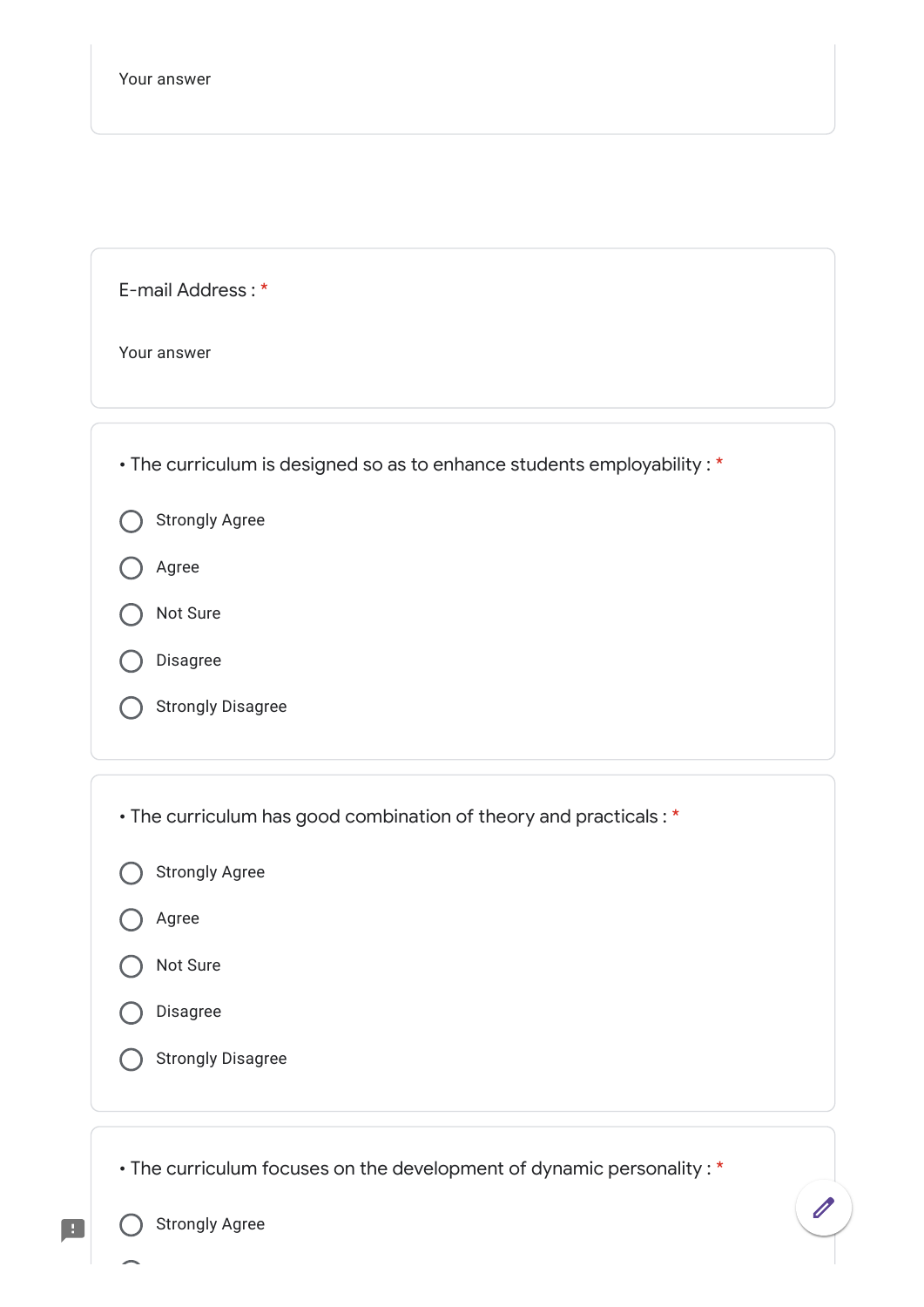| Agree                                                                             |  |  |  |  |
|-----------------------------------------------------------------------------------|--|--|--|--|
| Not Sure                                                                          |  |  |  |  |
| Disagree                                                                          |  |  |  |  |
| <b>Strongly Disagree</b>                                                          |  |  |  |  |
|                                                                                   |  |  |  |  |
| • The content of curriculum is designed in depth to meet the need of industry : * |  |  |  |  |
| <b>Strongly Agree</b>                                                             |  |  |  |  |
| Agree                                                                             |  |  |  |  |
| Not Sure                                                                          |  |  |  |  |
| Disagree                                                                          |  |  |  |  |
| <b>Strongly Disagree</b>                                                          |  |  |  |  |
|                                                                                   |  |  |  |  |
|                                                                                   |  |  |  |  |

• The curriculum has interdisciplinary relevance : \*

|  | <b>Strongly Agree</b> |
|--|-----------------------|
|--|-----------------------|

Agree



|  | Disagree |
|--|----------|
|--|----------|

Strongly Disagree  $\bigcirc$ 

• The curriculum is well structured & objectives are well-defined : \*Strongly Agree Agree Not Sure Disagree  $\overline{\mathscr{O}}$ Strongly Disagree